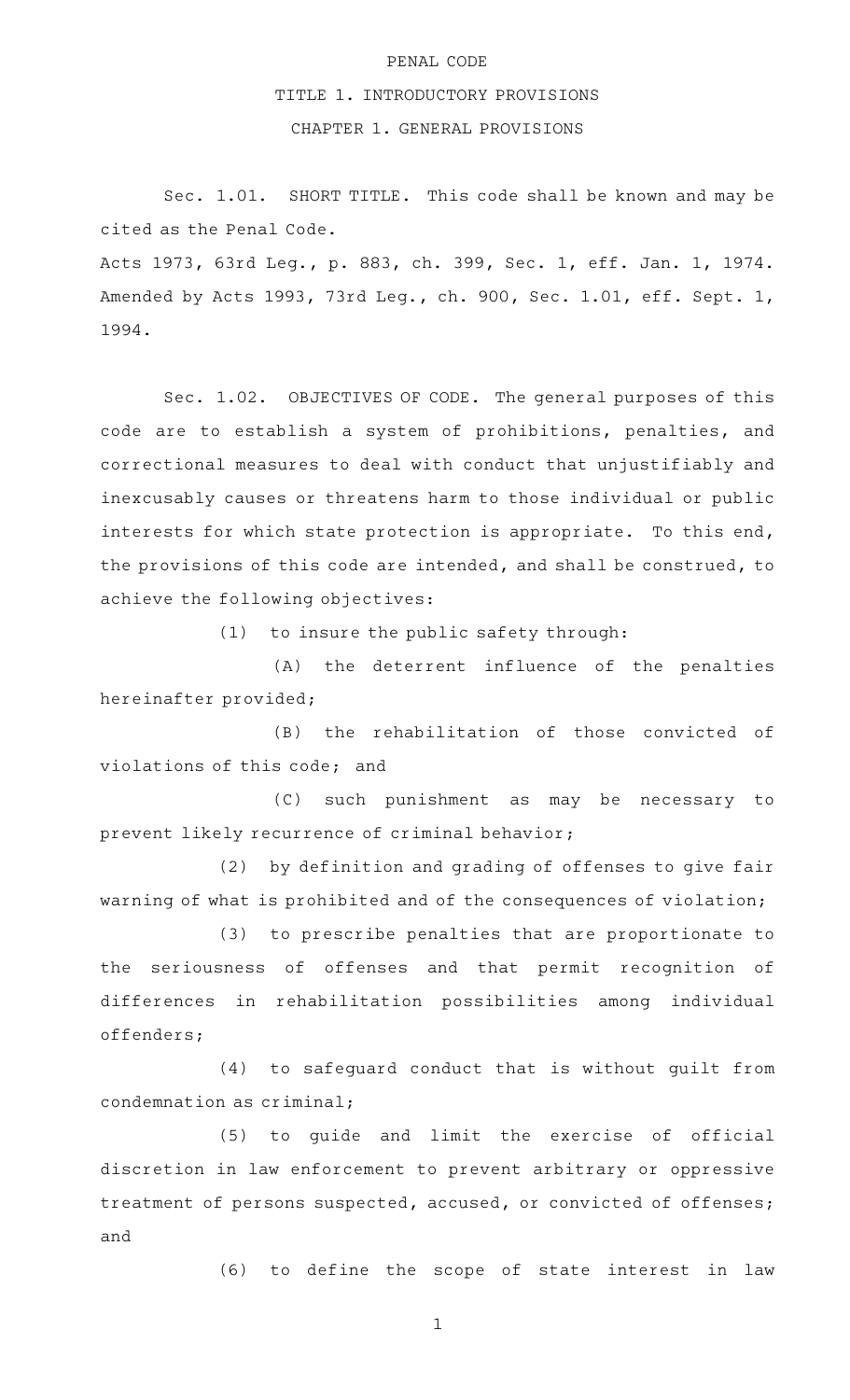enforcement against specific offenses and to systematize the exercise of state criminal jurisdiction.

Acts 1973, 63rd Leg., p. 883, ch. 399, Sec. 1, eff. Jan. 1, 1974. Amended by Acts 1993, 73rd Leg., ch. 900, Sec. 1.01, eff. Sept. 1, 1994.

Sec. 1.03. EFFECT OF CODE. (a) Conduct does not constitute an offense unless it is defined as an offense by statute, municipal ordinance, order of a county commissioners court, or rule authorized by and lawfully adopted under a statute.

(b) The provisions of Titles  $1, 2,$  and 3 apply to offenses defined by other laws, unless the statute defining the offense provides otherwise; however, the punishment affixed to an offense defined outside this code shall be applicable unless the punishment is classified in accordance with this code.

(c) This code does not bar, suspend, or otherwise affect a right or liability to damages, penalty, forfeiture, or other remedy authorized by law to be recovered or enforced in a civil suit for conduct this code defines as an offense, and the civil injury is not merged in the offense.

Acts 1973, 63rd Leg., p. 883, ch. 399, Sec. 1, eff. Jan. 1, 1974. Amended by Acts 1993, 73rd Leg., ch. 900, Sec. 1.01, eff. Sept. 1, 1994.

Sec. 1.04. TERRITORIAL JURISDICTION. (a) This state has jurisdiction over an offense that a person commits by his own conduct or the conduct of another for which he is criminally responsible if:

 $(1)$  either the conduct or a result that is an element of the offense occurs inside this state;

(2) the conduct outside this state constitutes an attempt to commit an offense inside this state;

(3) the conduct outside this state constitutes a conspiracy to commit an offense inside this state, and an act in furtherance of the conspiracy occurs inside this state; or

 $(4)$  the conduct inside this state constitutes an attempt, solicitation, or conspiracy to commit, or establishes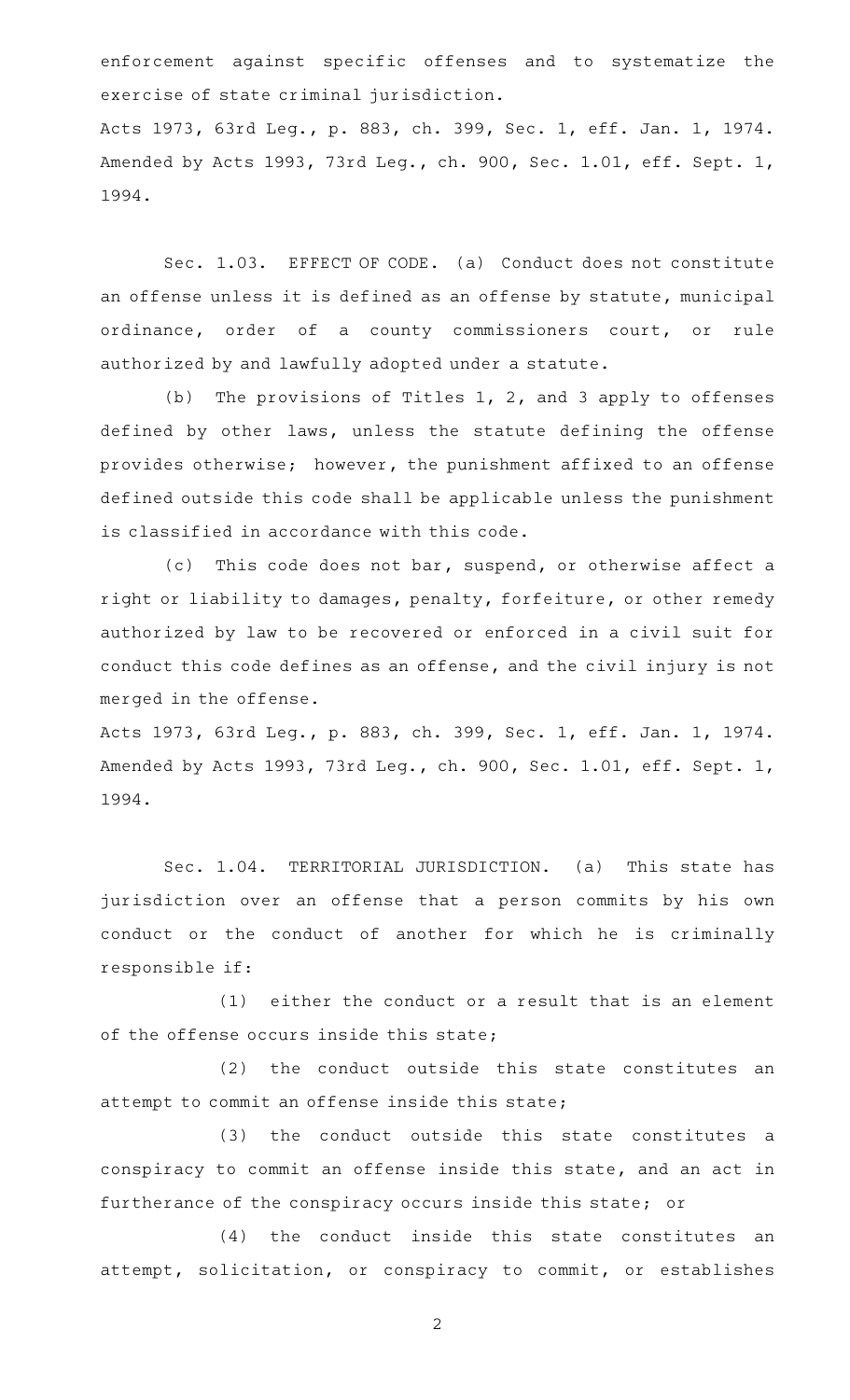criminal responsibility for the commission of, an offense in another jurisdiction that is also an offense under the laws of this state.

(b) If the offense is criminal homicide, a "result" is either the physical impact causing death or the death itself. If the body of a criminal homicide victim is found in this state, it is presumed that the death occurred in this state. If death alone is the basis for jurisdiction, it is a defense to the exercise of jurisdiction by this state that the conduct that constitutes the offense is not made criminal in the jurisdiction where the conduct occurred.

(c) An offense based on an omission to perform a duty imposed on an actor by a statute of this state is committed inside this state regardless of the location of the actor at the time of the offense.

(d) This state includes the land and water and the air space above the land and water over which this state has power to define offenses.

Acts 1973, 63rd Leg., p. 883, ch. 399, Sec. 1, eff. Jan. 1, 1974. Amended by Acts 1993, 73rd Leg., ch. 900, Sec. 1.01, eff. Sept. 1, 1994.

Sec. 1.05. CONSTRUCTION OF CODE. (a) The rule that a penal statute is to be strictly construed does not apply to this code. The provisions of this code shall be construed according to the fair import of their terms, to promote justice and effect the objectives of the code.

(b) Unless a different construction is required by the context, Sections [311.011](https://statutes.capitol.texas.gov/GetStatute.aspx?Code=GV&Value=311.011), [311.012,](https://statutes.capitol.texas.gov/GetStatute.aspx?Code=GV&Value=311.012) [311.014,](https://statutes.capitol.texas.gov/GetStatute.aspx?Code=GV&Value=311.014) [311.015](https://statutes.capitol.texas.gov/GetStatute.aspx?Code=GV&Value=311.015), and [311.021](https://statutes.capitol.texas.gov/GetStatute.aspx?Code=GV&Value=311.021) through [311.032](https://statutes.capitol.texas.gov/GetStatute.aspx?Code=GV&Value=311.032) of Chapter [311](https://statutes.capitol.texas.gov/GetStatute.aspx?Code=GV&Value=311), Government Code (Code Construction Act), apply to the construction of this code.

(c) In this code:

(1) a reference to a title, chapter, or section without further identification is a reference to a title, chapter, or section of this code; and

(2) a reference to a subchapter, subsection, subdivision, paragraph, or other numbered or lettered unit without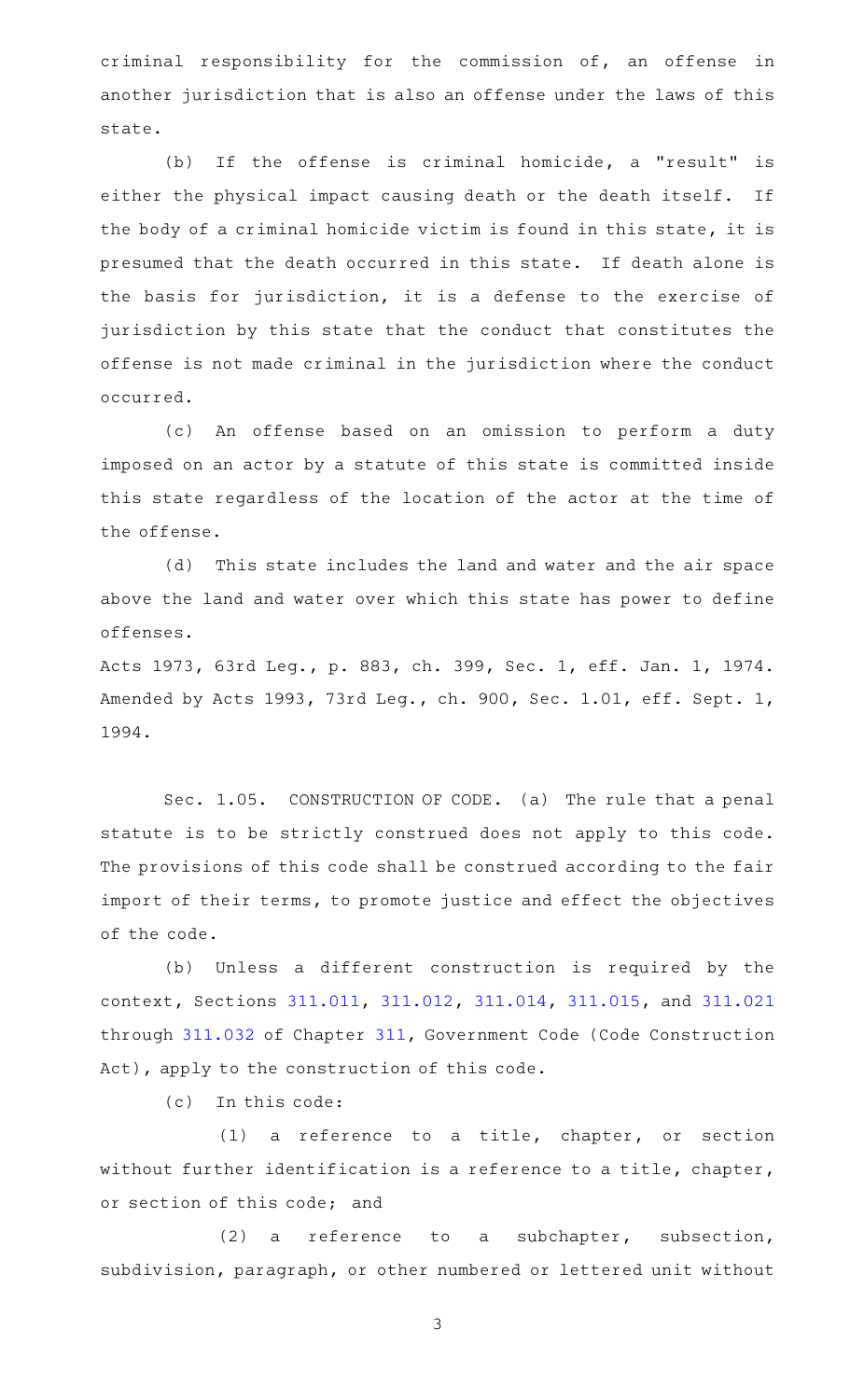further identification is a reference to a unit of the next-larger unit of this code in which the reference appears. Acts 1973, 63rd Leg., p. 883, ch. 399, Sec. 1, eff. Jan. 1, 1974. Amended by Acts 1985, 69th Leg., ch. 479, Sec. 69, eff. Sept. 1, 1985; Acts 1993, 73rd Leg., ch. 900, Sec. 1.01, eff. Sept. 1, 1994.

Sec. 1.06. COMPUTATION OF AGE. A person attains a specified age on the day of the anniversary of his birthdate. Acts 1973, 63rd Leg., p. 883, ch. 399, Sec. 1, eff. Jan. 1, 1974. Amended by Acts 1993, 73rd Leg., ch. 900, Sec. 1.01, eff. Sept. 1, 1994.

Sec. 1.07. DEFINITIONS. (a) In this code:

(1) "Act" means a bodily movement, whether voluntary or involuntary, and includes speech.

(2) "Actor" means a person whose criminal responsibility is in issue in a criminal action. Whenever the term "suspect" is used in this code, it means "actor."

(3) "Agency" includes authority, board, bureau, commission, committee, council, department, district, division, and office.

(4) "Alcoholic beverage" has the meaning assigned by Section [1.04](https://statutes.capitol.texas.gov/GetStatute.aspx?Code=AL&Value=1.04), Alcoholic Beverage Code.

(5) "Another" means a person other than the actor.

(6) "Association" means a government or governmental subdivision or agency, trust, partnership, or two or more persons having a joint or common economic interest.

(7) "Benefit" means anything reasonably regarded as economic gain or advantage, including benefit to any other person in whose welfare the beneficiary is interested.

(8) "Bodily injury" means physical pain, illness, or any impairment of physical condition.

(8-a) "Civil commitment facility" means a facility owned, leased, or operated by the state, or by a vendor under contract with the state, that houses only persons who have been civilly committed as sexually violent predators under Chapter [841](https://statutes.capitol.texas.gov/GetStatute.aspx?Code=HS&Value=841), Health and Safety Code.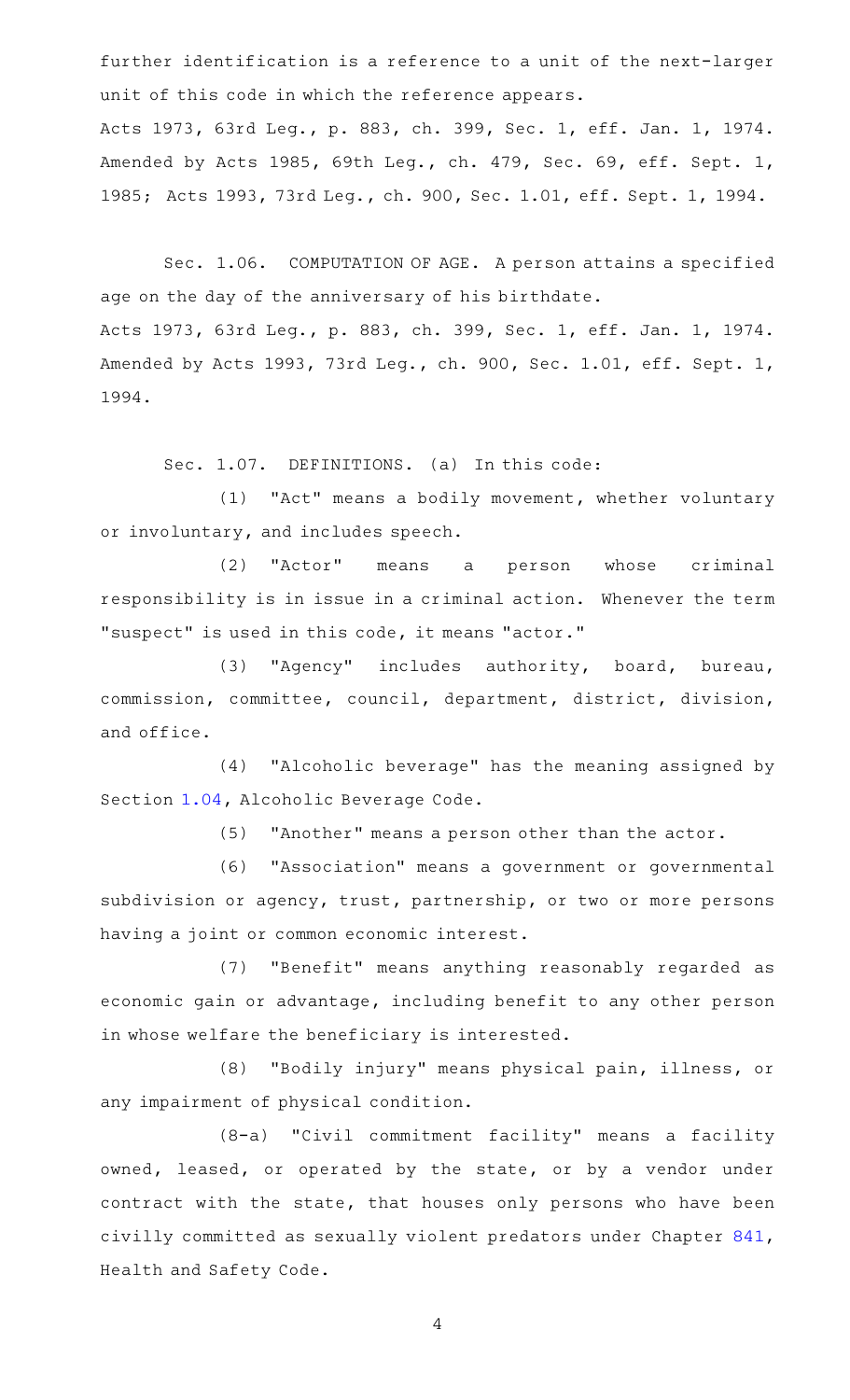- (9) "Coercion" means a threat, however communicated:
	- $(A)$  to commit an offense;

(B) to inflict bodily injury in the future on the person threatened or another;

 $(C)$  to accuse a person of any offense;

(D) to expose a person to hatred, contempt, or ridicule;

(E) to harm the credit or business repute of any person; or

(F) to take or withhold action as a public servant, or to cause a public servant to take or withhold action.

(10) "Conduct" means an act or omission and its accompanying mental state.

(11) "Consent" means assent in fact, whether express or apparent.

(12) "Controlled substance" has the meaning assigned by Section [481.002,](https://statutes.capitol.texas.gov/GetStatute.aspx?Code=HS&Value=481.002) Health and Safety Code.

(13) "Corporation" includes nonprofit corporations, professional associations created pursuant to statute, and joint stock companies.

(14) "Correctional facility" means a place designated by law for the confinement of a person arrested for, charged with, or convicted of a criminal offense. The term includes:

 $(A)$  a municipal or county jail;

(B) a confinement facility operated by the Texas Department of Criminal Justice;

(C) a confinement facility operated under contract with any division of the Texas Department of Criminal Justice; and

(D) a community corrections facility operated by a community supervision and corrections department.

(15) "Criminal negligence" is defined in Section [6.03](https://statutes.capitol.texas.gov/GetStatute.aspx?Code=PE&Value=6.03) (Culpable Mental States).

(16) "Dangerous drug" has the meaning assigned by Section [483.001,](https://statutes.capitol.texas.gov/GetStatute.aspx?Code=HS&Value=483.001) Health and Safety Code.

(17) "Deadly weapon" means:

(A) a firearm or anything manifestly designed,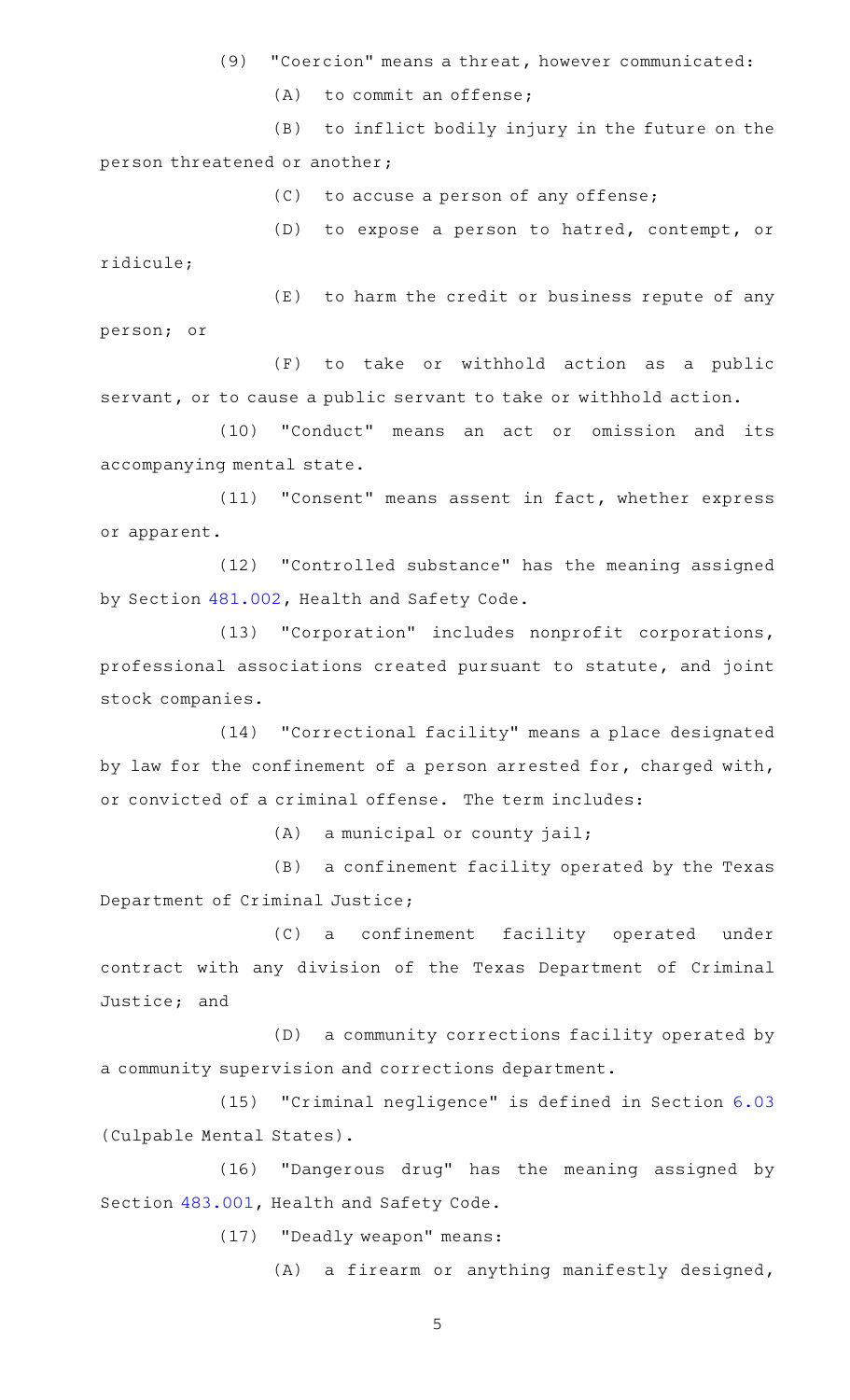made, or adapted for the purpose of inflicting death or serious bodily injury; or

(B) anything that in the manner of its use or intended use is capable of causing death or serious bodily injury.

(18) "Drug" has the meaning assigned by Section [481.002,](https://statutes.capitol.texas.gov/GetStatute.aspx?Code=HS&Value=481.002) Health and Safety Code.

(19) "Effective consent" includes consent by a person legally authorized to act for the owner. Consent is not effective if:

(A) induced by force, threat, or fraud;

(B) given by a person the actor knows is not legally authorized to act for the owner;

(C) given by a person who by reason of youth, mental disease or defect, or intoxication is known by the actor to be unable to make reasonable decisions; or

(D) given solely to detect the commission of an offense.

(20) "Electric generating plant" means a facility that generates electric energy for distribution to the public.

(21) "Electric utility substation" means a facility used to switch or change voltage in connection with the transmission of electric energy for distribution to the public.

(22) "Element of offense" means:

 $(A)$  the forbidden conduct;

- $(B)$  the required culpability;
- (C) any required result; and

(D) the negation of any exception to the offense.

(23) "Felony" means an offense so designated by law or punishable by death or confinement in a penitentiary.

(24) "Government" means:

 $(A)$  the state;

(B) a county, municipality, or political subdivision of the state; or

 $(C)$  any branch or agency of the state, a county, municipality, or political subdivision.

(25) "Harm" means anything reasonably regarded as loss, disadvantage, or injury, including harm to another person in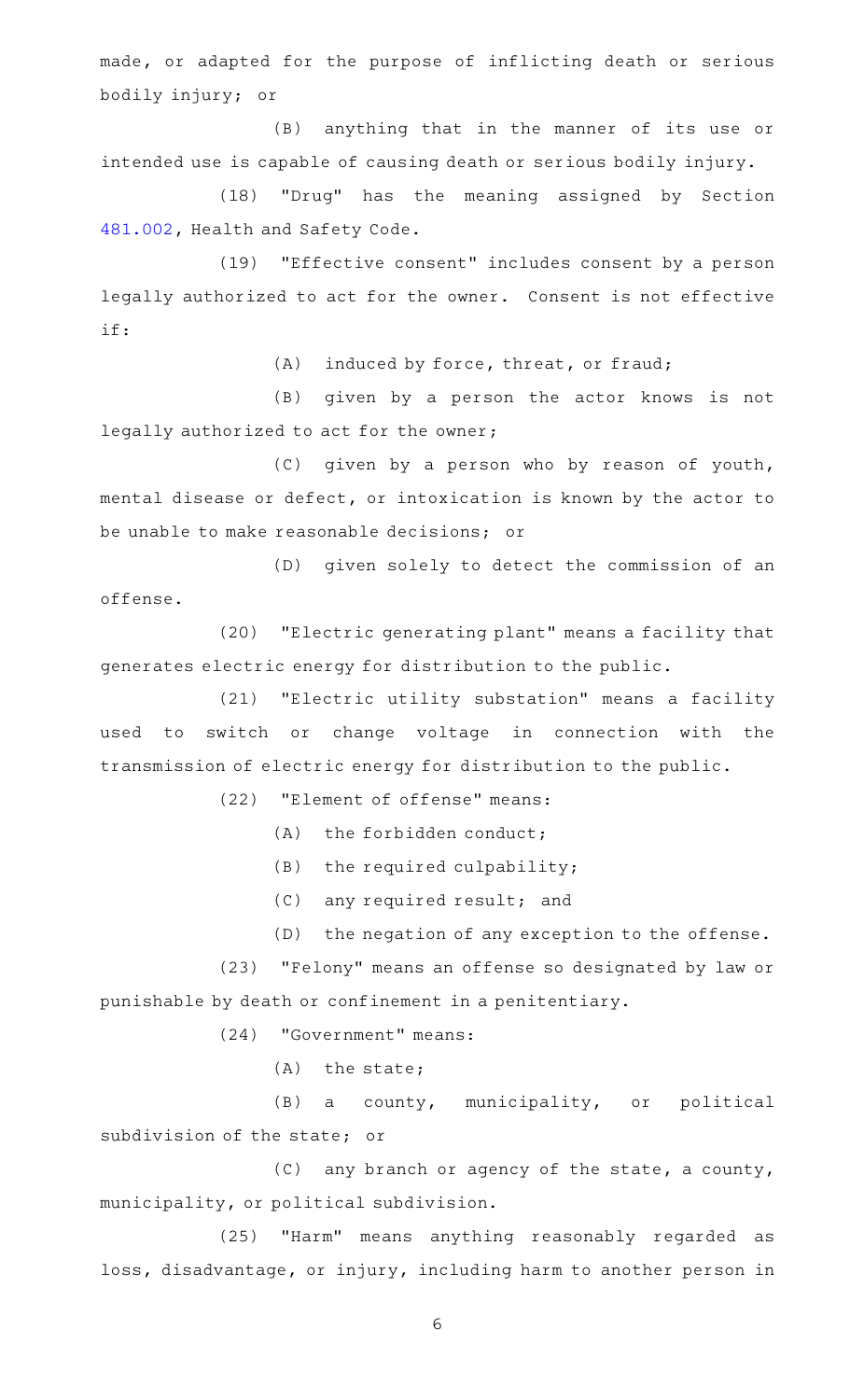whose welfare the person affected is interested.

(26) "Individual" means a human being who is alive, including an unborn child at every stage of gestation from fertilization until birth.

(27) Repealed by Acts 2009, 81st Leg., R.S., Ch. 87, Sec. 25.144, eff. September 1, 2009.

(28) "Intentional" is defined in Section [6.03](https://statutes.capitol.texas.gov/GetStatute.aspx?Code=PE&Value=6.03) (Culpable Mental States).

(29) "Knowing" is defined in Section [6.03](https://statutes.capitol.texas.gov/GetStatute.aspx?Code=PE&Value=6.03) (Culpable Mental States).

(30) "Law" means the constitution or a statute of this state or of the United States, a written opinion of a court of record, a municipal ordinance, an order of a county commissioners court, or a rule authorized by and lawfully adopted under a statute.

(31) "Misdemeanor" means an offense so designated by law or punishable by fine, by confinement in jail, or by both fine and confinement in jail.

(32) "Oath" includes affirmation.

(33) "Official proceeding" means any type of administrative, executive, legislative, or judicial proceeding that may be conducted before a public servant.

(34) "Omission" means failure to act.

(35) "Owner" means a person who:

 $(A)$  has title to the property, possession of the property, whether lawful or not, or a greater right to possession of the property than the actor; or

(B) is a holder in due course of a negotiable instrument.

(36) "Peace officer" means a person elected, employed, or appointed as a peace officer under Article [2.12,](https://statutes.capitol.texas.gov/GetStatute.aspx?Code=CR&Value=2.12) Code of Criminal Procedure, Section [51.212](https://statutes.capitol.texas.gov/GetStatute.aspx?Code=ED&Value=51.212) or [51.214](https://statutes.capitol.texas.gov/GetStatute.aspx?Code=ED&Value=51.214), Education Code, or other law.

(37) "Penal institution" means a place designated by law for confinement of persons arrested for, charged with, or convicted of an offense.

(38) "Person" means an individual or a corporation, association, limited liability company, or other entity or organization governed by the Business Organizations Code.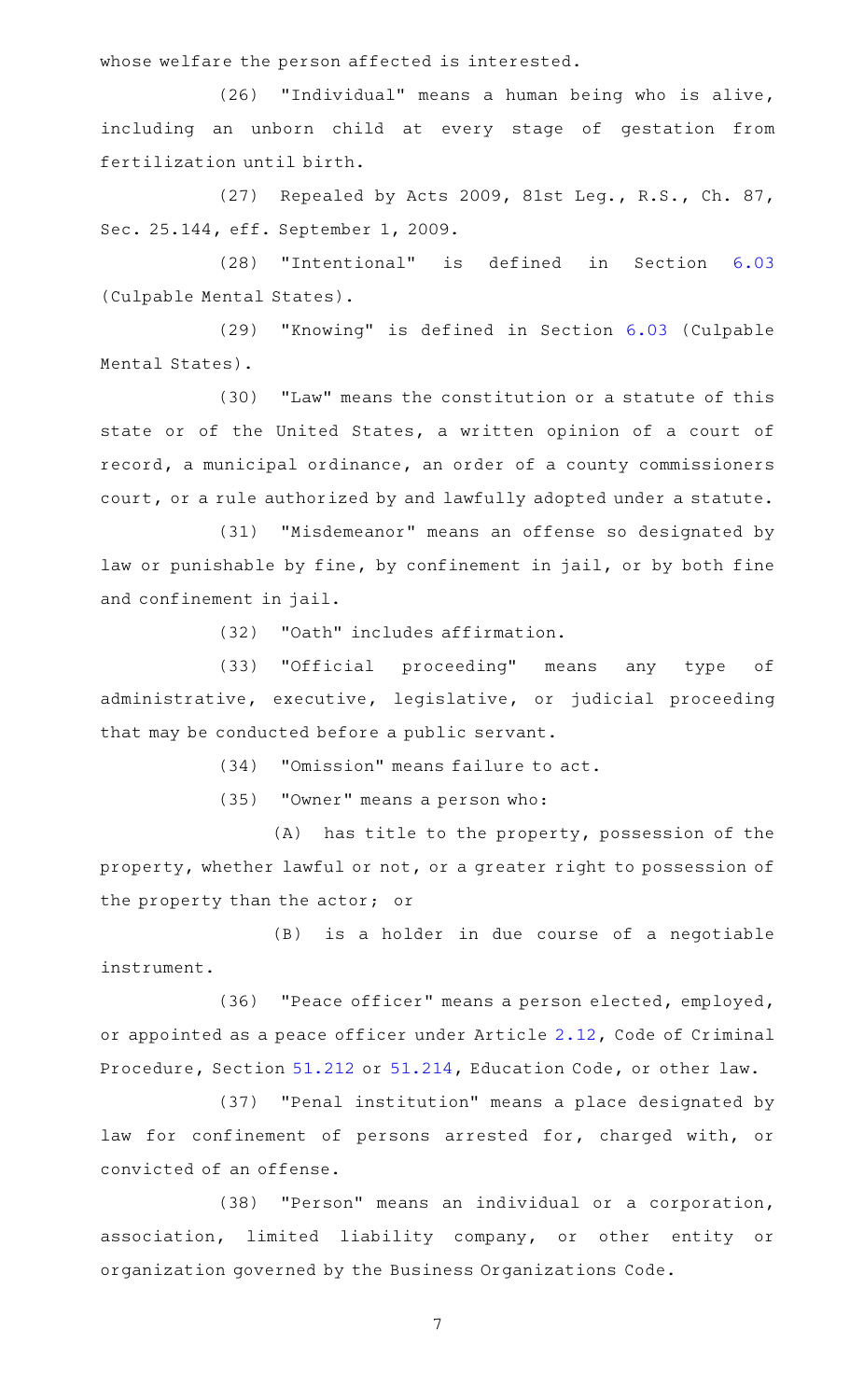(39) "Possession" means actual care, custody, control, or management.

(40) "Public place" means any place to which the public or a substantial group of the public has access and includes, but is not limited to, streets, highways, and the common areas of schools, hospitals, apartment houses, office buildings, transport facilities, and shops.

(41) "Public servant" means a person elected, selected, appointed, employed, or otherwise designated as one of the following, even if he has not yet qualified for office or assumed his duties:

(A) an officer, employee, or agent of government;

(B) a juror or grand juror; or

(C) an arbitrator, referee, or other person who is authorized by law or private written agreement to hear or determine a cause or controversy; or

(D) an attorney at law or notary public when participating in the performance of a governmental function; or

(E) a candidate for nomination or election to public office; or

(F) a person who is performing a governmental function under a claim of right although he is not legally qualified to do so.

 $(42)$  "Reasonable belief" means a belief that would be held by an ordinary and prudent man in the same circumstances as the actor.

(43) "Reckless" is defined in Section [6.03](https://statutes.capitol.texas.gov/GetStatute.aspx?Code=PE&Value=6.03) (Culpable Mental States).

- (44) "Rule" includes regulation.
- (45) "Secure correctional facility" means:

(A) a municipal or county jail; or

(B) a confinement facility operated by or under a contract with any division of the Texas Department of Criminal Justice.

(46) "Serious bodily injury" means bodily injury that creates a substantial risk of death or that causes death, serious permanent disfigurement, or protracted loss or impairment of the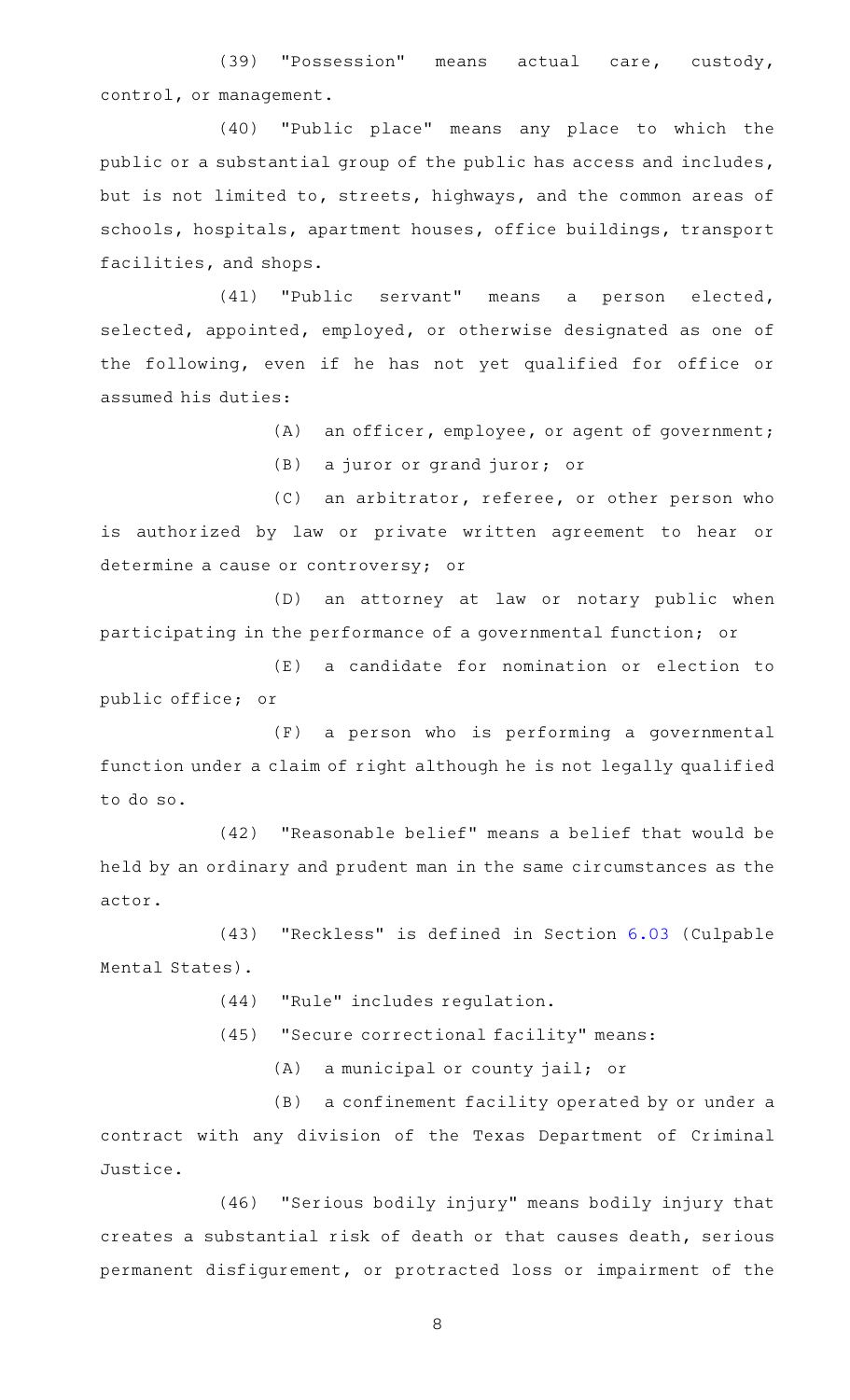function of any bodily member or organ.

(46-a) "Sight order" means a written or electronic instruction to pay money that is authorized by the person giving the instruction and that is payable on demand or at a definite time by the person being instructed to pay. The term includes a check, an electronic debit, or an automatic bank draft.

(46-b) "Federal special investigator" means a person described by Article [2.122,](https://statutes.capitol.texas.gov/GetStatute.aspx?Code=CR&Value=2.122) Code of Criminal Procedure.

(47) "Swear" includes affirm.

(48) "Unlawful" means criminal or tortious or both and includes what would be criminal or tortious but for a defense not amounting to justification or privilege.

(49) "Death" includes, for an individual who is an unborn child, the failure to be born alive.

(b) The definition of a term in this code applies to each grammatical variation of the term.

Acts 1973, 63rd Leg., p. 883, ch. 399, Sec. 1, eff. Jan. 1, 1974. Amended by Acts 1975, 64th Leg., p. 912, ch. 342, Sec. 1, eff. Sept. 1, 1975; Acts 1977, 65th Leg., p. 2123, ch. 848, Sec. 1, eff. Aug. 29, 1977; Acts 1979, 66th Leg., p. 1113, ch. 530, Sec. 1, eff. Aug. 27, 1979; Acts 1979, 66th Leg., p. 1520, ch. 655, Sec. 1, eff. Sept. 1, 1979; Acts 1987, 70th Leg., ch. 167, Sec. 5.01(a)(43), eff. Sept. 1, 1987; Acts 1989, 71st Leg., ch. 997, Sec. 1, eff. Aug. 28, 1989; Acts 1991, 72nd Leg., ch. 543, Sec. 1, eff. Sept. 1, 1991; Acts 1993, 73rd Leg., ch. 900, Sec. 1.01, eff. Sept. 1, 1994; Acts 2003, 78th Leg., ch. 822, Sec. 2.01, eff. Sept. 1, 2003. Amended by:

Acts 2009, 81st Leg., R.S., Ch. 87 (S.B. [1969](http://www.legis.state.tx.us/tlodocs/81R/billtext/html/SB01969F.HTM)), Sec. 25.144, eff. September 1, 2009.

Acts 2009, 81st Leg., R.S., Ch. 421 (H.B. [2031](http://www.legis.state.tx.us/tlodocs/81R/billtext/html/HB02031F.HTM)), Sec. 1, eff. September 1, 2009.

Acts 2011, 82nd Leg., R.S., Ch. 839 (H.B. [3423](http://www.legis.state.tx.us/tlodocs/82R/billtext/html/HB03423F.HTM)), Sec. 1, eff. September 1, 2011.

Acts 2017, 85th Leg., R.S., Ch. 34 (S.B. [1576\)](http://www.legis.state.tx.us/tlodocs/85R/billtext/html/SB01576F.HTM), Sec. 26, eff. September 1, 2017.

Acts 2019, 86th Leg., R.S., Ch. 112 (S.B. [1258](http://www.legis.state.tx.us/tlodocs/86R/billtext/html/SB01258F.HTM)), Sec. 1, eff. September 1, 2019.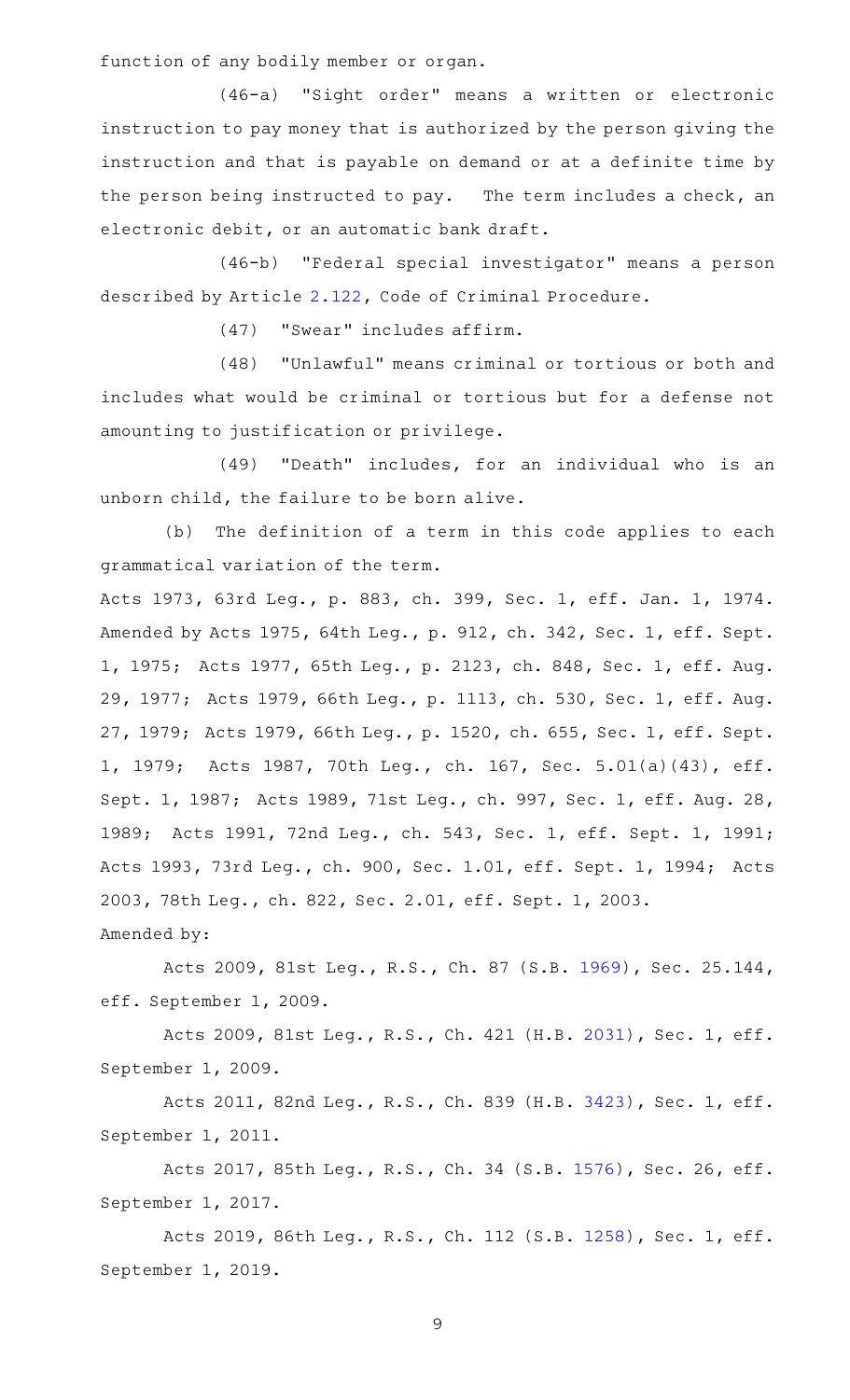Sec. 1.08. PREEMPTION. No governmental subdivision or agency may enact or enforce a law that makes any conduct covered by this code an offense subject to a criminal penalty. This section shall apply only as long as the law governing the conduct proscribed by this code is legally enforceable.

Acts 1973, 63rd Leg., p. 883, ch. 399, Sec. 1, eff. Jan. 1, 1974. Amended by Acts 1993, 73rd Leg., ch. 900, Sec. 1.01, eff. Sept. 1, 1994.

Sec. 1.09. CONCURRENT JURISDICTION UNDER THIS CODE TO PROSECUTE OFFENSES THAT INVOLVE STATE PROPERTY. With the consent of the appropriate local county or district attorney, the attorney general has concurrent jurisdiction with that consenting local prosecutor to prosecute under this code any offense an element of which occurs on state property or any offense that involves the use, unlawful appropriation, or misapplication of state property, including state funds.

Added by Acts 2007, 80th Leg., R.S., Ch. 378 (S.B. [563](http://www.legis.state.tx.us/tlodocs/80R/billtext/html/SB00563F.HTM)), Sec. 1, eff. June 15, 2007.

Sec. 1.10. ENFORCEMENT OF CERTAIN FEDERAL LAWS REGULATING FIREARMS, FIREARM ACCESSORIES, AND FIREARM AMMUNITION. (a) In this section:

(1) "Ammunition" has the meaning assigned by Section [229.001,](https://statutes.capitol.texas.gov/GetStatute.aspx?Code=LG&Value=229.001) Local Government Code.

(2) "Firearm" has the meaning assigned by Section [46.01.](https://statutes.capitol.texas.gov/GetStatute.aspx?Code=PE&Value=46.01)

(3) "Firearm accessory" means an item that is used in conjunction with or mounted on a firearm but is not essential to the basic function of the firearm. The term includes a detachable firearm magazine.

(4) "State funds" means money appropriated by the legislature or money under the control or direction of a state agency.

(b) Notwithstanding any other law, an agency of this state, a political subdivision of this state, or a law enforcement officer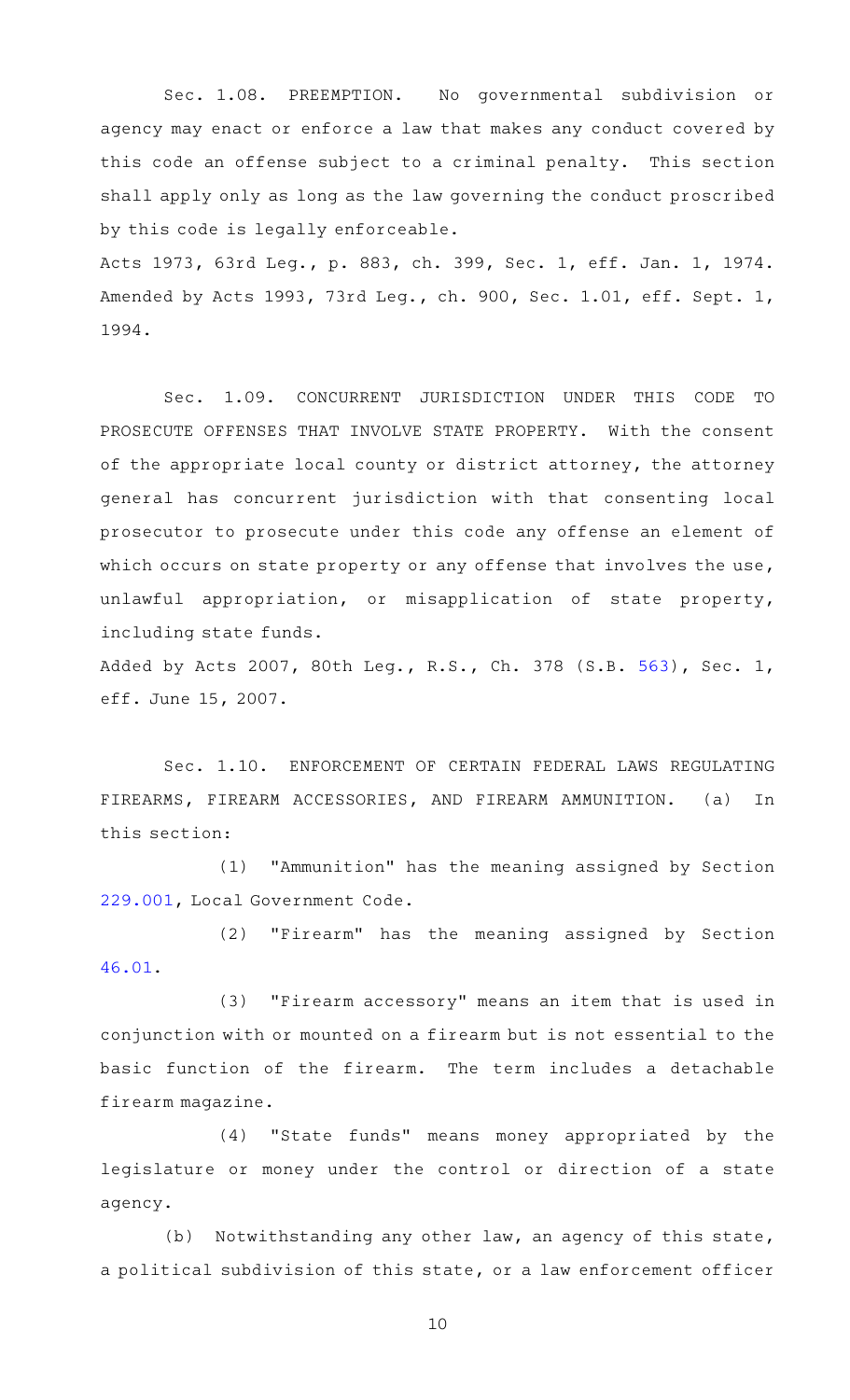or other person employed by an agency of this state or a political subdivision of this state may not contract with or in any other manner provide assistance to a federal agency or official with respect to the enforcement of a federal statute, order, rule, or regulation that:

(1) imposes a prohibition, restriction, or other regulation that does not exist under the laws of this state; and

 $(2)$  relates to:

(A) a registry requirement for a firearm, a firearm accessory, or ammunition;

 $(B)$  a requirement that an owner of a firearm, a firearm accessory, or ammunition possess a license as a condition of owning, possessing, or carrying the firearm, firearm accessory, or ammunition;

(C) a requirement that a background check be conducted for the private sale or transfer of a firearm, a firearm accessory, or ammunition;

(D) a program for confiscating a firearm, a firearm accessory, or ammunition from a person who is not otherwise prohibited by the laws of this state from possessing the firearm, firearm accessory, or ammunition; or

(E) a program that requires an owner of a firearm, a firearm accessory, or ammunition to sell the firearm, firearm accessory, or ammunition.

(c) Subsection (b) does not apply to a contract or agreement to provide assistance in the enforcement of a federal statute, order, rule, or regulation in effect on January 19, 2021.

(d) A political subdivision of this state may not receive state funds if the political subdivision enters into a contract or adopts a rule, order, ordinance, or policy under which the political subdivision requires or assists with the enforcement of any federal statute, order, rule, or regulation described by Subsection (b) or, by consistent actions, requires or assists with the enforcement of any federal statute, order, rule, or regulation described by Subsection (b). State funds for the political subdivision shall be denied for the fiscal year following the year in which a final judicial determination in an action brought under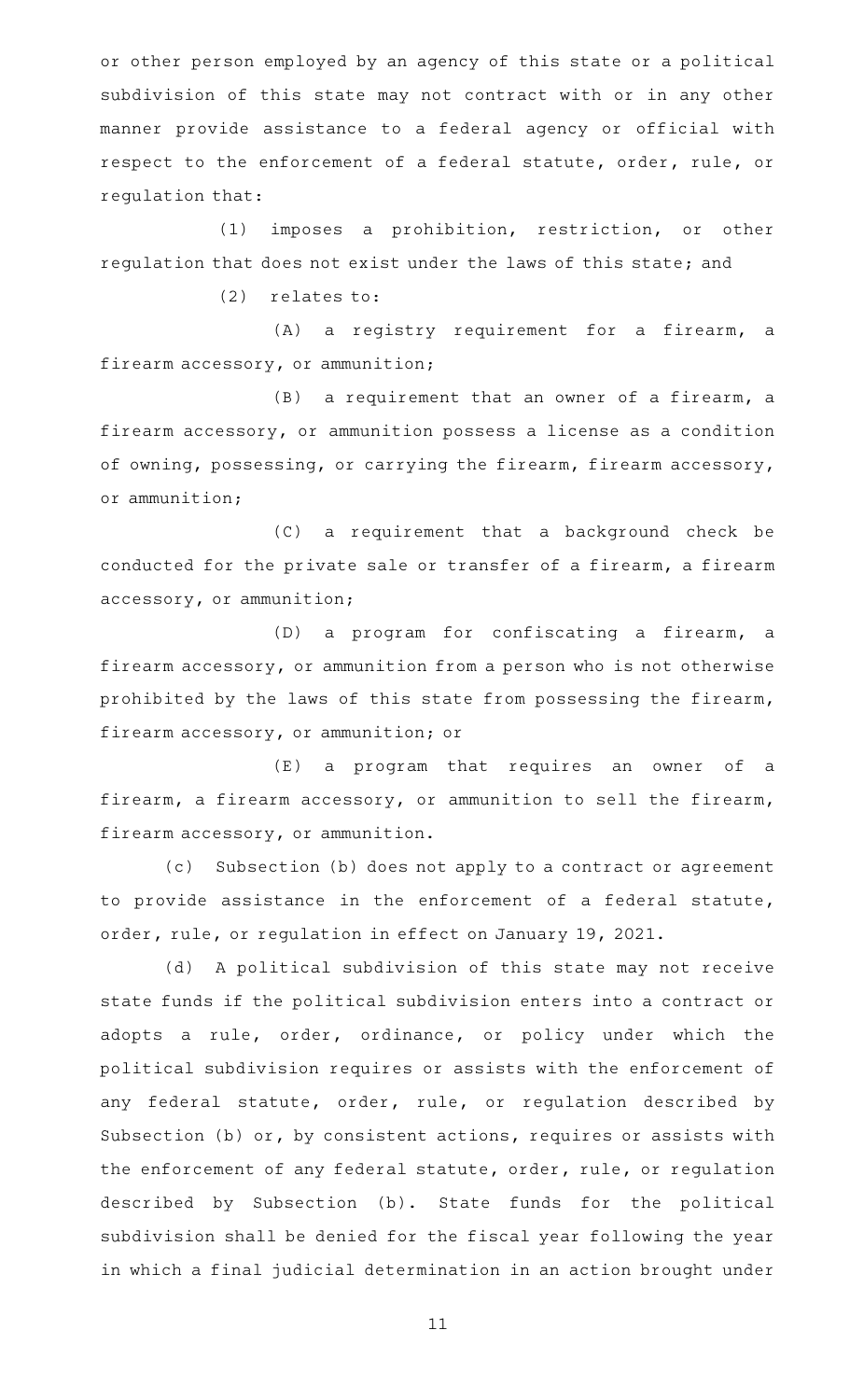this section is made that the political subdivision has required or assisted with the enforcement of any federal statute, order, rule, or regulation described by Subsection (b).

(e)AAAny individual residing in the jurisdiction of a political subdivision of this state may file a complaint with the attorney general if the individual offers evidence to support an allegation that the political subdivision has entered into a contract or adopted a rule, order, ordinance, or policy under which the political subdivision requires or assists with the enforcement of any federal statute, order, rule, or regulation described by Subsection (b) or evidence to support an allegation that the political subdivision, by consistent actions, requires or assists with the enforcement of any federal statute, order, rule, or regulation described by Subsection (b). The individual must include with the complaint the evidence the individual has that supports the complaint.

(f) If the attorney general determines that a complaint filed under Subsection (e) against a political subdivision of this state is valid, the attorney general may file a petition for a writ of mandamus or apply for other appropriate equitable relief in a district court in Travis County or in a county in which the principal office of the political subdivision is located to compel the political subdivision to comply with Subsection (b). The attorney general may recover reasonable expenses incurred in obtaining relief under this subsection, including court costs, reasonable attorney 's fees, investigative costs, witness fees, and deposition costs.

(g) An appeal of a suit brought under Subsection (f) is governed by the procedures for accelerated appeals in civil cases under the Texas Rules of Appellate Procedure. The appellate court shall render its final order or judgment with the least possible delay.

(h) The attorney general shall defend any agency of this state in a suit brought against the agency by the federal government for an action or omission consistent with the requirements of this section.

Added by Acts 2021, 87th Leg., R.S., Ch. 819 (H.B. [2622](http://www.legis.state.tx.us/tlodocs/87R/billtext/html/HB02622F.HTM)), Sec. 2,